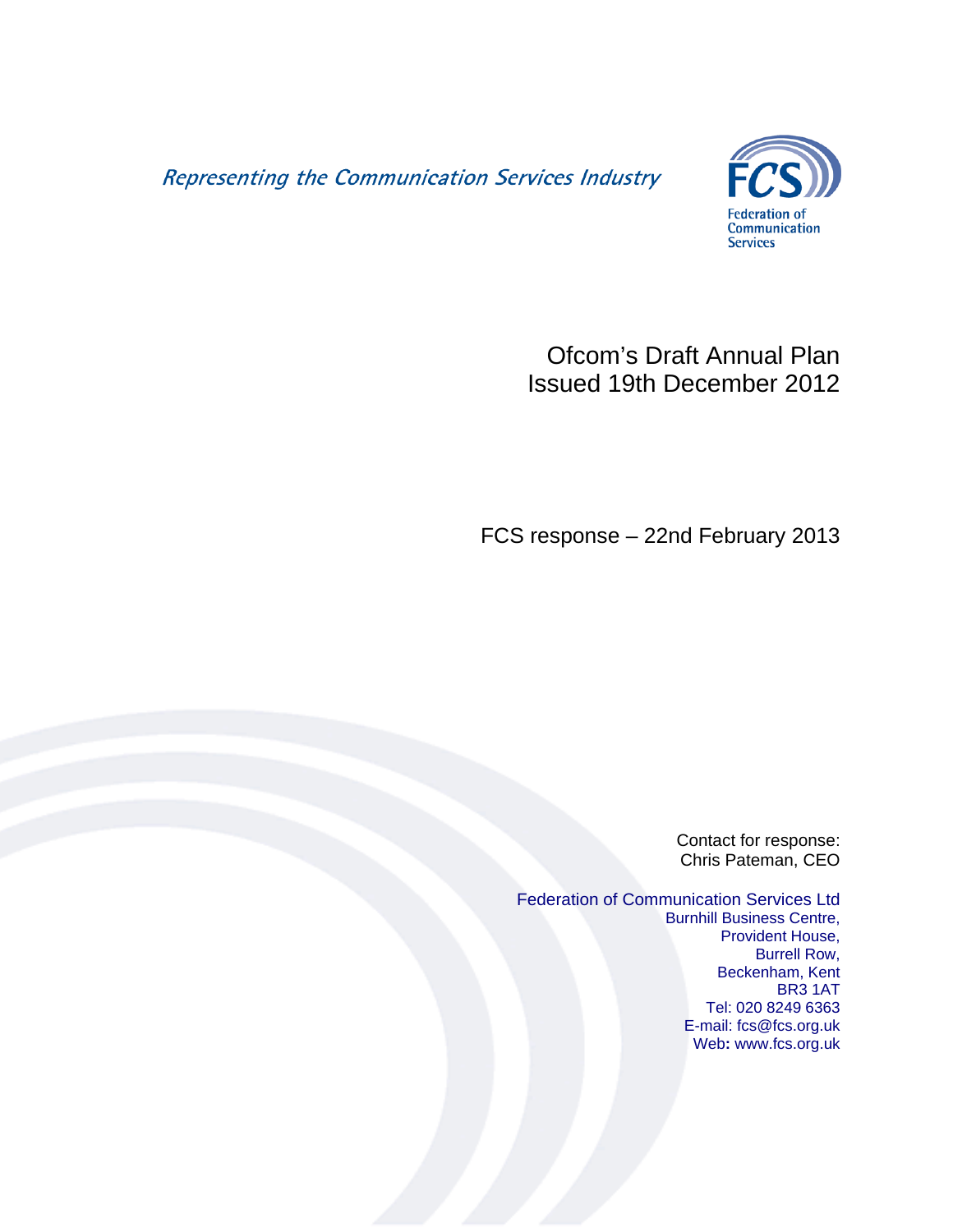## **Introduction**

The Federation of Communication Services, FCS, is the trade association for the UK communications services industry representing more than 300 companies delivering services and products to business and individual consumers via spectrum, copper and fibre. A list of FCS members can be found in the members' directory on the website [www.fcs.org.uk.](http://www.fcs.org.uk/) Our members are regulated by Ofcom and we welcome this opportunity to respond to Ofcom's draft annual plan for 2013/14 and to comment on the areas that directly affect FCS member companies.

The major issues of importance to FCS members, who are generally small businesses, are to ensure that for a healthy market there should be:

- A fair, competitive and open retail environment
- Access to infrastructure- fibre, copper and spectrum
- Clear regulation that will deliver the above

# **Response to the Draft Ofcom Annual Plan 2013/14**

#### **Items missing from the draft plan**

- a. No mention of a work-stream to examine the spectrum needs of the emergency services and the Critical National Infrastructure providers. The existence of a plan to have such a workstream was publicly confirmed by Steve Unger of Ofcom at the Westminster e-Forum Seminar on spectrum (7<sup>th</sup> December).
- b. It is believed that, due to the timings of the potential changes in the Band Plan. the 2013/14 Ofcom Annual Plan should contain the necessary references. It cannot be left to future annual plans we believe.
- c. In order to garner opinion, Ofcom are going to have to undertake a meaningful dialogue with hundreds of individual CNI providers. FCS's CNI Business Radio Users Group stands ready to help facilitate this process.
- d. No mention of the need to set UK 999 services in readiness to cope with the new data/voice functionality required by e-Call, the pan-European automobile emergency call system which is mandated for inclusion in all new vehicles from 2014.
- e. No plans to regulate mobile phone operators' entry into the fixed line space. This is already creating new market distortions, as existing fixed line providers cannot compete on an equivalent footing in the mobile market.
- f. No specific plans or time-frame to regulate BT Group's fibre connectivity services in a similar manner to WLR3 for the copper network. Failure to act in a timely manner risks creating a new monopoly position in the fibre network.
- g. No commitment to provide legally reliable guidance on the General Conditions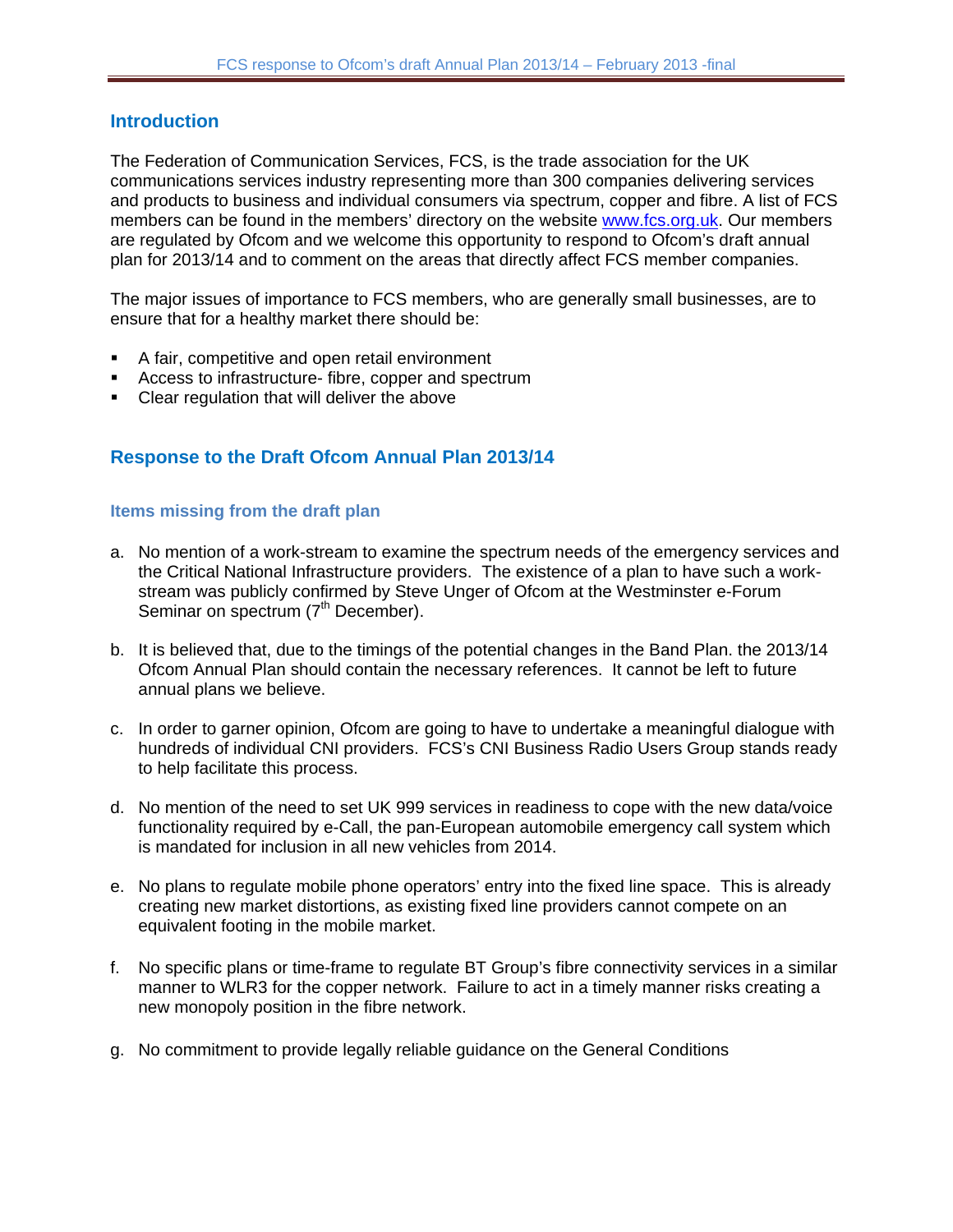#### **Comments by Section (these comments are made in the order that the relevant items appear in the draft plan):**

## **Section 1**

**1.** 1.3: While noting the re-statement of the principal duties of Ofcom (as set out in the Communications Act,) i.e. to further the interests of citizens in relation to communications matters and to further the interests of consumers in relevant markets, FCS strongly believes that these objectives are generally best achieved by promoting effective competition in these markets. Regulation imposing potentially intrusive consumer protection obligations on communication providers should always be a last resort.

In acting as a proxy for competition, the regulator has a duty to consider the effects of competition upon a variety of users, including – crucially in FCS's view – the business user in general and the SME business user in particular. Choosing to concentrate on consumers and citizens effectively precludes any regulatory stance which might address specific distortions peculiar to the business-to-business sector.

- **2.** Figure 1, Secure optimal use of spectrum: we strongly support the use of specialised systems for the emergency Services and CNI Providers, all of whom expect to take advantage of globally harmonised mobile systems designed specifically for their purposes and based on world-wide LTE standards. The FCS therefore supports the release of 700MHz for harmonised mobile use providing it is understood that harmonised mobile use INCLUDES these professional systems also. If not, then the UK will need a plan to develop spectrum in other bands that can be used by emergency services and CNI providers. Work on this should need to be begun during the lifetime of this Annual Plan.
- **3.** Figure 1, Opportunities to Participate: The ES / CNI Work Stream will presumably need input from sector members. The FCS would seek clarification on the level of participation that will be required
- **4.** 1.9: Ensure effective competition in business connectivity and voice telephony markets: converged markets require converged thinking. The Mobile Network Operators are moving increasingly into the (regulated) fixed telephony space, but there is no equivalent route by which fixed telephony providers can move into the mobile space with price-comparable bundles of services. BT Group's copper connectivity services are highly regulated via WLR3, but there is no regulation whatever on their fibre connectivity services. Both of these shortcomings risk market distortions and the creation of new monopoly or complex-monopoly positions, to the detriment of the specialist reseller community. Neither is addressed in the draft work programme. Given the speed with which the market is developing, we argue that both require attention during the 2013-14 work period.
- **5.** 1.19: Comments on questions see below

## **Section 2**

**6.** FCS is keen to point out that the delivery of actual broadband using the 800MHz or 700MHz is very problematic (technically) due to propagation effects and the impact that has on spectrum re-use. We see that the 800MHz band will be useful for the delivery of low-speed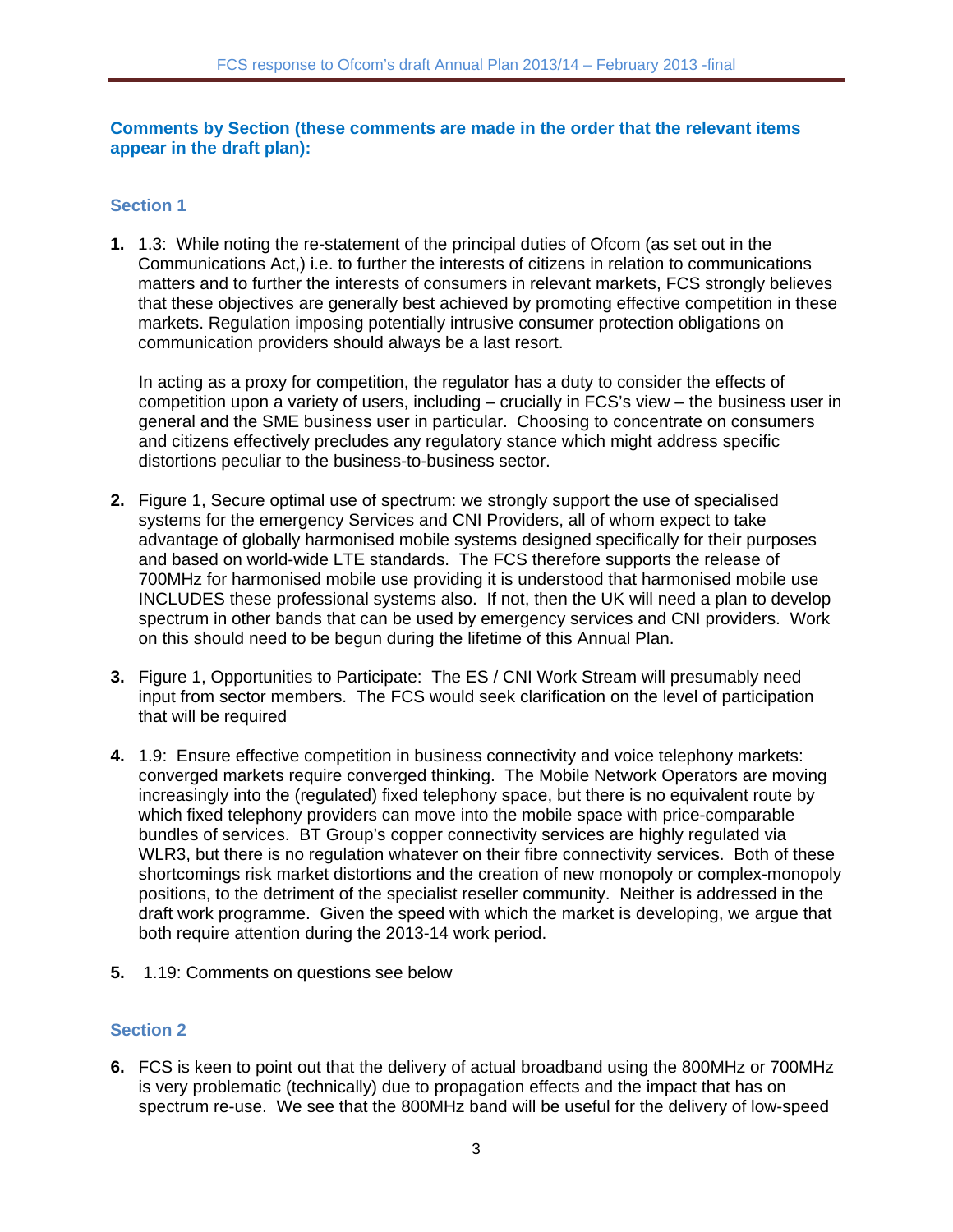content (voice and some types of data services) over wide areas but will need to be accompanied by resources supported by higher frequency bands to deliver broadband content. This is especially relevant in the provision of services to not-spots (see also section 5)

## **Section 3**

- **7.** Figure 3: FCS feels it would be useful for Ofcom to clarify the diagram to show that providing radio spectrum for essential services such as is needed by the CNI providers and the emergency services is a fundamental part of furthering the interests of citizens.
- **8.** 3.4: FCS is grateful for the confirmation that market mechanisms cannot address all aspects of spectrum management for the UK. If it did there would be no need for Ofcom. The FCS supports the use of a directed policy for the provision of spectrum for essential services. This includes a continuation of the current arrangements for business radio for all aspects of the sector's operations.
- **9.** 3:15: Where local circumstances make it appropriate, the provision of access to BT's ducts and poles is to be welcomed, though the principle should be clearly extended to other communications operators' (and other utilities') infrastructure as required. FCS believes that Ofcom should also support local initiatives to lay new infrastructure on a co-operative or subscription basis by ensuring that interconnection to the local BT exchange is made available on an appropriate basis.

In general, however, FCS believes that effective retail competition is the most efficient means of delivering choice and quality for end-user customers - which means ensuring that wholesale services are available on an equivalent basis from BT on both its copper and fibre networks. Specifically, FCS is keen that Ofcom should ensure that voice services which are suitable for reseller CPs should be provided over BT's fibre network.

- **10.** 3:18: Ofcom's commitment to promoting competition in the wholesale provision of mobile services is welcome. Though we contend the four national wholesale providers represent something closer to a complex monopoly situation than a truly competitive market. However, we are very concerned that MNOs are now entering the fixed line space, offering bundled service packages of both fixed and mobile products. This has the effect of distorting the market, as resellers in the fixed space do not have equivalent access to wholesale mobile services. This, in turn, threatens the vibrant and diversified resale market, and risks inhibiting future competition and innovation in this sector. FCS urges Ofcom to institute some urgent measures to create a greater equivalence of access to mobile functionality.
- **11.** 3:19: FCS welcomes the commitment to ensuring equivalence of access to wholesale services delivered over BT's newer platforms. However, we are already seeing evidence to suggest that lack of regulation of these NGA products offers the possibility of distorting the market for high speed broadband over Openreach's fibre network. We urge this work is made a priority in 2013/14.
- **12.** 3.30: Given Ofcom's strong preference for gaining-provider-led processes, FCS urges work be brought forward to make gaining-provider-led the norm in the mobile market.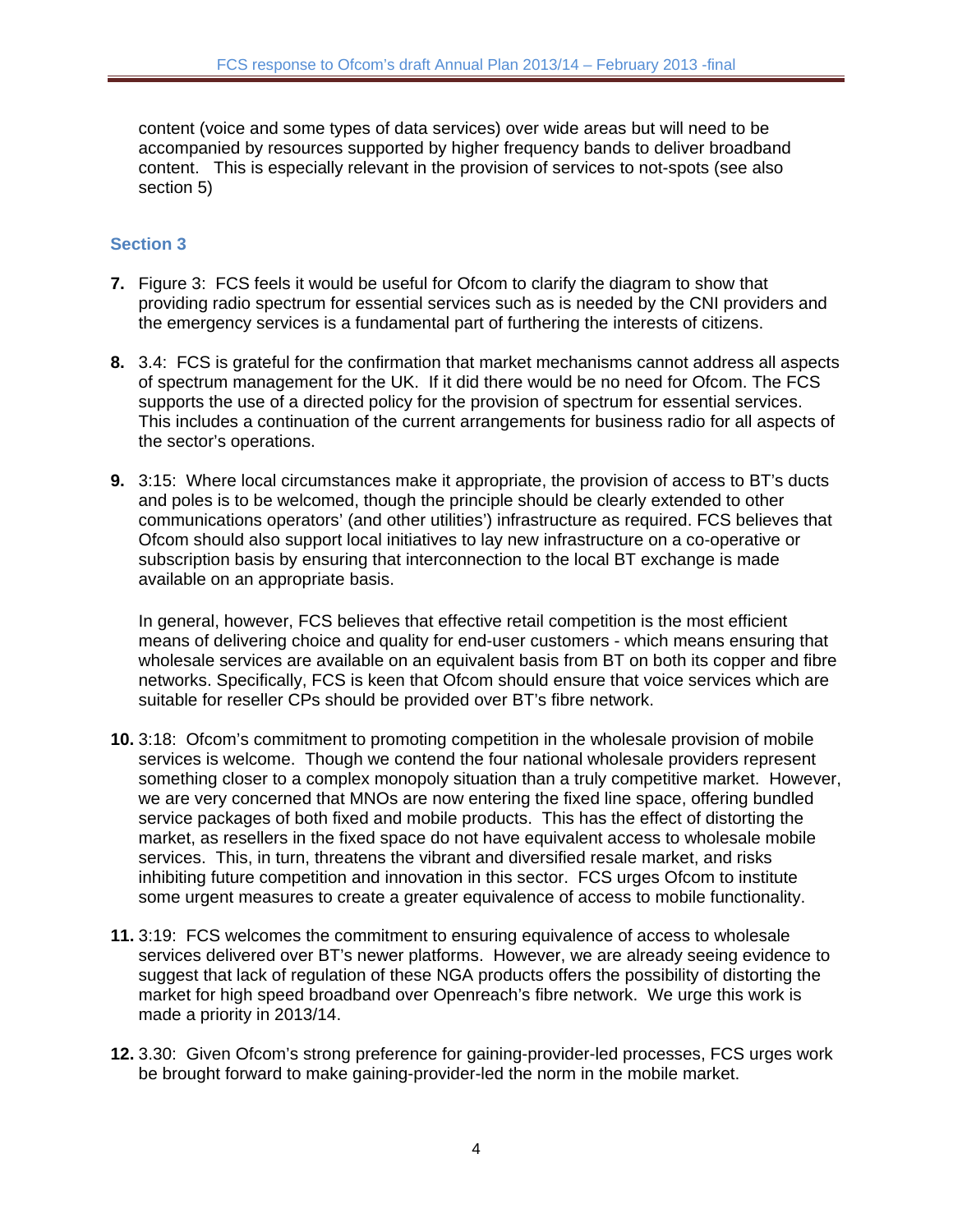- **13.** 3.33: Same point as 3.4
- **14.** 3.33: FCS is encouraged by the increased focus on international work. We particularly note the need to remain fully engaged in the European process. The FCS expects to see a need to undertake regulatory action to further the interests of citizens in the following major sectors in the coming years
	- a. Emergency Services
	- b. Rail transport
	- c. Power arrangements
	- d. Aviation
	- e. Automatic notification of automobile accidents
- **15.** 3.35: FCS supports efforts made by DCMS to address the issues surrounding the availability of sites for radio masts - the MIP policy.
- **16.** 3.35: The EU has mandated that the e-Call system must be installed in all new vehicles sold within the EU as of 2014. This is an automatic call system which alerts the emergency services in the event of a vehicle having an accident, firstly sending a packet of data (vehicle registration, GPS position, number of occupants, which airbags deployed); secondly opening a voice channel by which emergency services can talk to the vehicle's occupants via the incar audio system. As of September last year, the UK 999 call-handling centres operated by BT and Cable & Wireless were not equipped to receive this data/voice mixture, and had no immediate plans to do so. We urge Ofcom to make e-Call readiness an urgent requirement for the call-handling centres. And to require mobile network operators to guarantee calls generated by e-Call will be handled by their networks in an identical manner to conventional 999 calls.
- **17.** 3.54: FCS notes the relevance of this paragraph to the importance of ensuring that spectrum is available for the provision of essential services in furthering the interests of citizens.
- **18.** 3.56: As in 17 above, Broader social value must also include availability of spectrum to support of the delivery of essential services such as power, water, transport etc.
- **19.** 3.59: FCS believes that the most important role of the regulator is to act as a proxy for competition. Accepting that the regulator has a secondary role in undertaking specific actions and interventions in the citizen interest, that role should be confined strictly to the actions and interventions required by the failure of competition.

## **Section 4**

- **20.** 4.1: FCS stresses the need for the spectrum for essential services to be considered a critical area of work for Ofcom. It forms one of the prime priorities.
- **21.** 4.14: FCS welcomes Ofcom's commitment to improving ease of switching and we support Ofcom's preference for a Gaining Provider-led process as best supporting competition and the customer experience. Number Porting is increasingly an integral component of customer switches and we would wish, therefore, to see some of the current shortcoming of the process and the ambiguities within General Condition 18 (which does not adequately reflect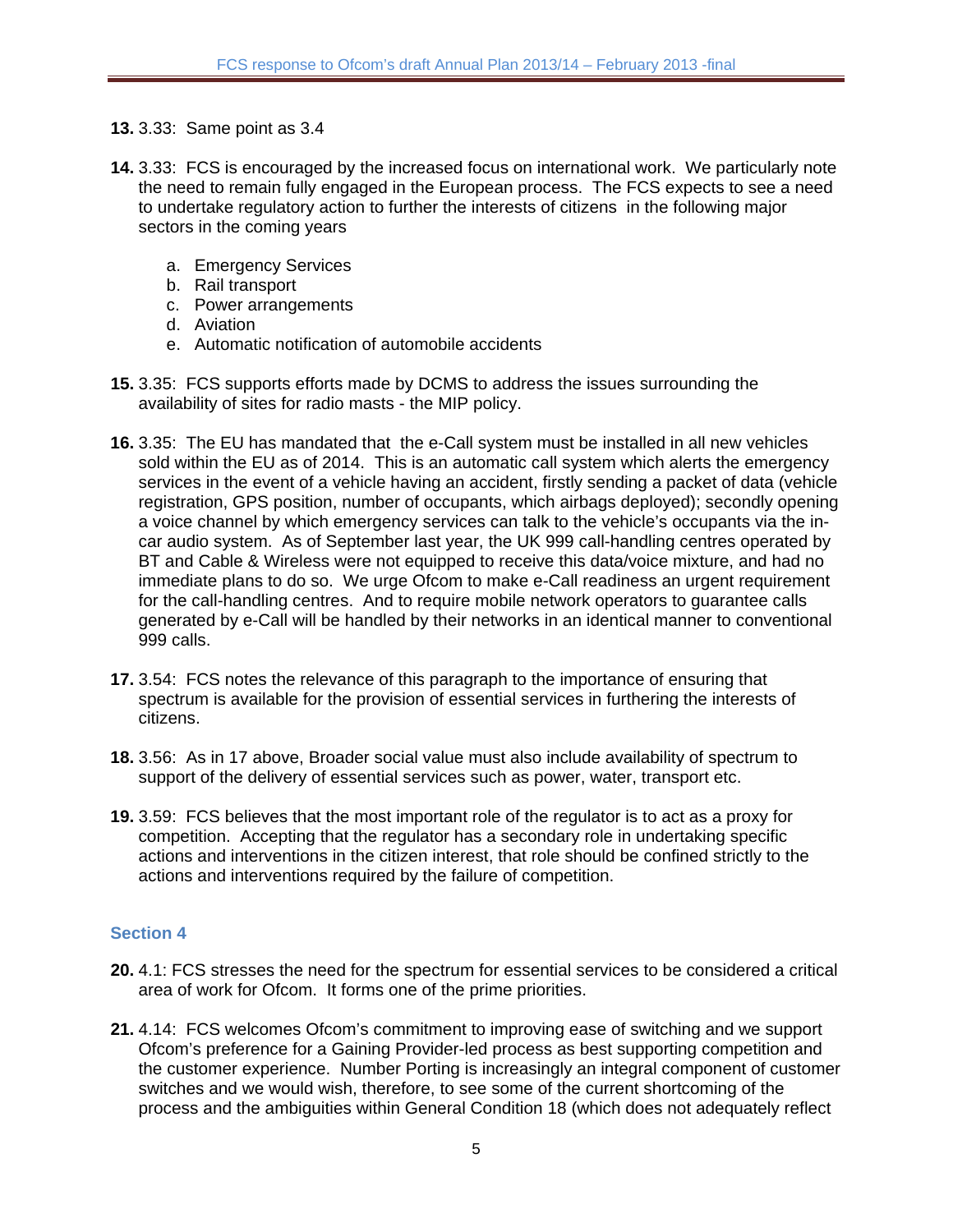current market realities) addressed and Number Porting specifically instanced as a central workstream within the ongoing switching project.

- **22.** 4.25: FCS supports the work in progress on the 800MHz band.
- **23.** 4.27: FCS supports the return of the 600MHz band to the broadcast providers. The change of the 700MHz band to harmonised mobile use is supported under the caveat that this usage category INCLUDES the use of the spectrum for essential services and other services of public interest as well as commercial mobile uses.
- **24.** Figure 4: Needs to include the appropriate changes to reflect regulatory action to support the use of the 700MHz band for the provision of services of public interest (essential services).
- **25.** 4.34: FCS appreciates and applauds the Government's commitment to market-leading broadband availability. But we caution that Openreach is rapidly becoming the monopoly fibre infrastructure provider in many areas of the country. To mitigate the risk of any abuse of BT Group's dominant position in these areas, Openreach''s (currently unregulated) fibre products should be urgently subjected to an equivalence regime similar to that currently imposed on their copper network. Ofcom should also continue to monitor instances where developers appoint solus service providers in Greenfield developments leading to a form of "local SMP" which may damage competition.
- **26.** 4.38: One specific area of 'consumer harm' missing from this draft is the physical harm caused by vehicle accidents. And the proven potential for modern communications to reduce that harm by communicating timely data to the emergency services. FCS supports the EU e-call initiative for vehicle safety, which is already saving lives in those Member States who undertook the initial trials. We urge Ofcom to require UK 999 services are fully equipped to handle these calls.
- **27.** 4.39: FCS has reservations about the reform of non-geographic numbering and whether the cost unbundling approach favoured by Ofcom will lead to greater cost transparency and improved consumer confidence in these number ranges.
- **28.** 4.43: Treating small companies with fewer than 10 employees as though they are consumers, enjoying the same contract rights as householders, is an anomaly which adds significant cost to the regulatory process and causes widespread confusion among small business owners. We argue this protection is no longer appropriate or proportionate for the needs of today's market, and should be removed. Until it is, FCS cautions against blanket restrictions on the nature and terms of contracts between CPs and their customers: tying providers to restricted contract terms prevents them offering creative solutions to help their customers' businesses grow by, for example, allowing for deferred capital repayments or flexible leasing arrangements over longer contract periods. These would be compromised if the customer enjoys the option to switch without penalty.

## **Section 5**

**29.** Figure 5: FCS supports the Ofcom work on releasing spectrum providing due account is taken of the need to include the provision of spectrum for the essential services (services of public interest)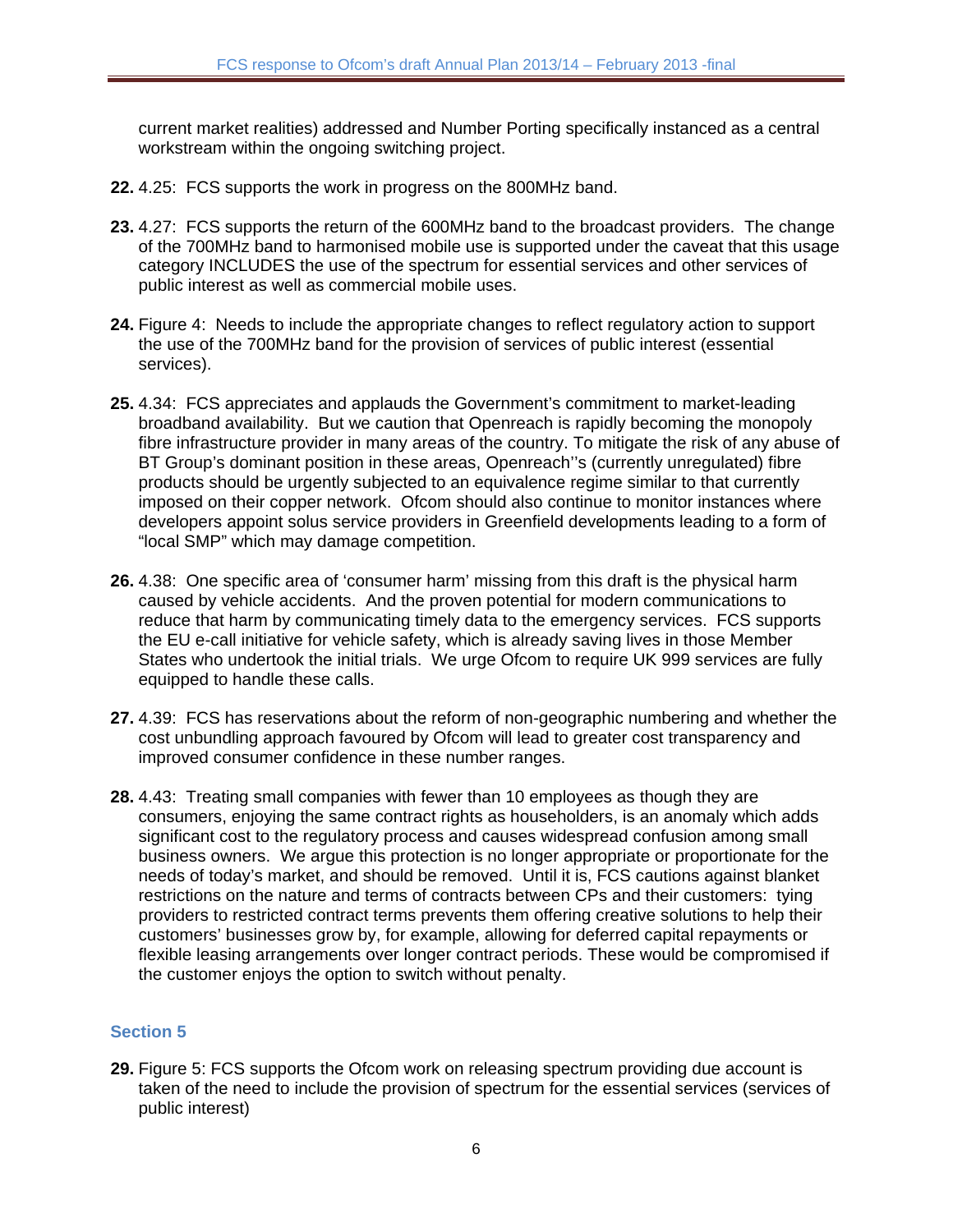- **30.** Section 5.17 FCS is encouraged by the proposal to undertake a Forward-Looking Spectrum work Programme. In relation to this we recommend the FCS contribution to the Ofcom 5 year Spectrum Plan that was provided in 2012.<sup>1</sup>
- **31.** 5.18: FCS notes the challenges that Ofcom might face when undertaking regulatory action (as opposed to market mechanisms) to ensure the interests of the citizen are catered for in the provision of essential services.
- **32.** 5.72: We welcome Ofcom's support for the Digital Radio Action Plan, and ask for some urgent recommendations on the date for a digital radio switch-over. Early notice will allow the industry the maximum time to plan ahead. This is particularly important for the automotive after-market, where the overwhelming majority of existing vehicles are not equipped with digital receivers.

## **Section 6**

**33.** 6.17 & 6.18: FCS is grateful for the work done in keeping the radio spectrum clear of interference. This is especially important in cases where the radio spectrum is used for the provision of essential services. We would encourage Ofcom to consider strengthening this activity still further.

## **Section 7**

- **34.** 7.9: In view of the extreme difficulty of planning emergency services and the long lead time to implement the necessary changes and that the assignment process is unlikely to be based purely on market mechanisms, the FCS considers that an early start needs to be made on planning the use of the 700MHz band by essential service providers of a wide variety of types, not just the emergency services. We therefore propose that this work be commenced within the time scope of this Annual Plan.
- **35.** 7.10 & 7.11: FCS strongly supports this activity to identify how the challenges of increasing use of BR are met and also, the Strategic review of UHF1 7 2 for PMR services. It is anticipated that the increasing congestion in urban areas of recent years has made a review more important. We therefore propose that the Strategic Review be started within the timescope of this Annual Plan.
- **36.** 7.16: The collection of 'micropayments' by means of premium-rate services is just part of a far greater whole. It is not clear there is any distinction in law between micropayments and any other type of payment made by a consumer to a merchant. To ensure consistency of consumer experience, and to avoid any distortions which might advantage one micropayment route over another, Ofcom should aim to pass all regulatory responsibility for micropayments to the Financial Services Authority (or its successor) at the earliest possible opportunity. Ofcom's role should be confined to ensuring appropriate allocations of PRS number ranges, encouraging the development of a healthy and competitive market for micropayments via PRS, and ensuring appropriate levels of enforcement and penalties are attached to the abuse of PRS.

<sup>1</sup> http://www.fcs.org.uk/my%20files/fcs\_pdfs/member%20groups/business%20radio/12-08-01%20fcs\_contribution\_to\_ofcom\_5\_year\_spectrum\_plan.pdf